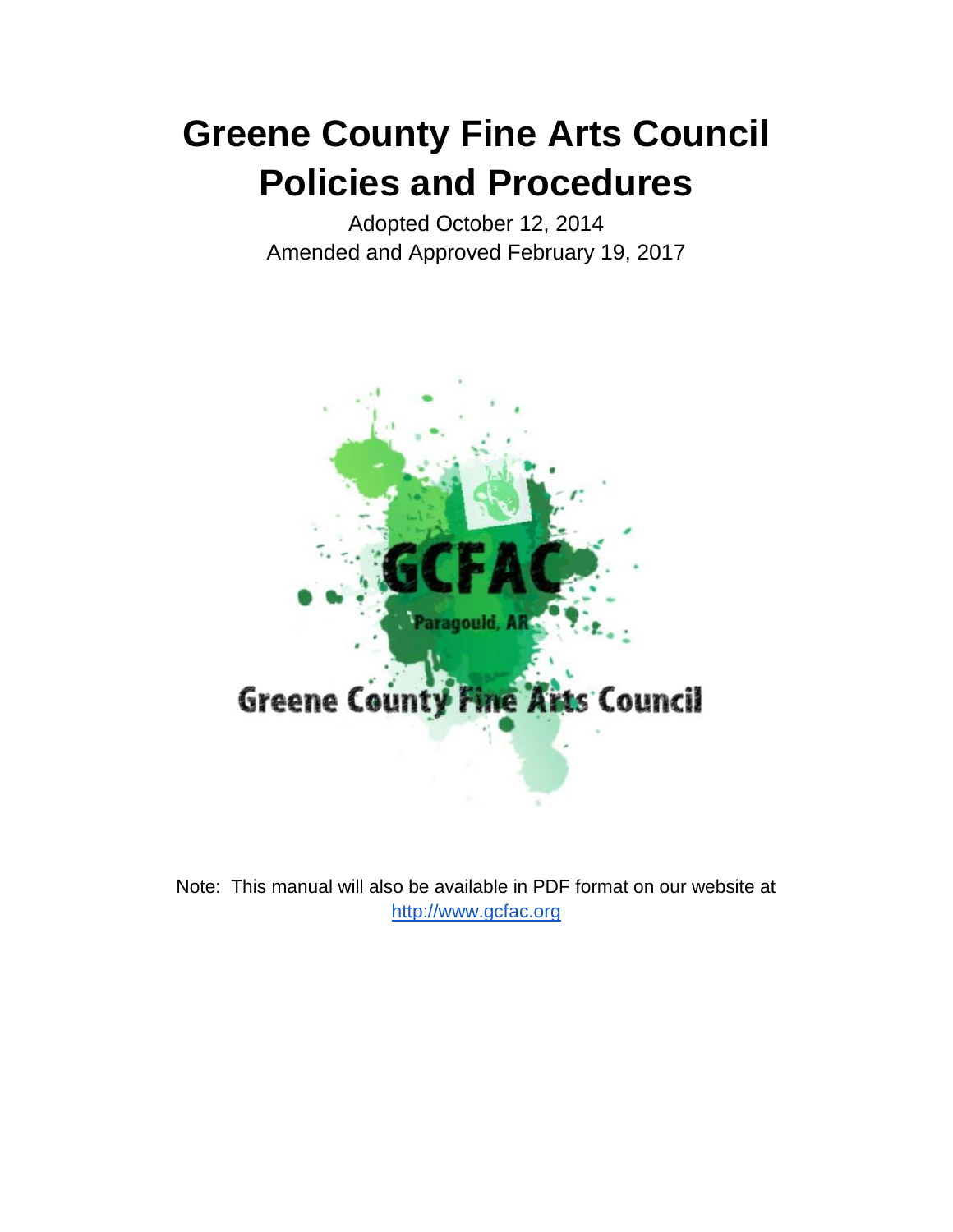# **Contents**

| <b>Mission Statement</b>                                               | 2              |
|------------------------------------------------------------------------|----------------|
| <b>Purpose of This Manual</b>                                          | $\overline{2}$ |
| Policy Review, Dating & Numbering                                      | $\overline{2}$ |
| <b>Adopted Policies</b>                                                | $\overline{2}$ |
| <b>Fiscal Year</b>                                                     | $\overline{2}$ |
| <b>Check Signing</b>                                                   | 3              |
| <b>Board Powers &amp; Responsibilities</b>                             | 3              |
| <b>Conflict of Interest</b>                                            | 4              |
| <b>Obtaining Bids</b>                                                  | $\overline{4}$ |
| <b>Encouraging Membership</b>                                          | $4 - 5$        |
| Maintaining and Administrative Membership Roster                       | 5              |
| Maintaining Lists of Season Pass Holder, Donors, Newsletter Recipients | 5              |
| <b>Publication of Minutes for Meetings</b>                             | 6              |
| <b>Donor Recognition</b>                                               | 6              |
| <b>Promotion of Environment Free From Conflict</b>                     | 6              |
| Promotion of Safety Practices On and Off the Stage                     | $6 - 7$        |
| Maintaining Forms, Handbooks & Manuals                                 | $\overline{7}$ |
| Job Descriptions and Appointments for Managers                         | $7 - 8$        |
| <b>Appointment of Board Producers</b>                                  | 8              |
| Review of Managers and Producers                                       | 8              |
| <b>Season Passes</b>                                                   | 8              |
| <b>Tickets &amp; Seating for Performances</b>                          | $8 - 9$        |
| <b>Cancellation of Shows</b>                                           | 9              |
| <b>Buy-Out Performances/ Special Events</b>                            | $9 - 10$       |
| Giving Complimentary Tickets, Passes, Vouchers or Gift Certificates    | $10 - 11$      |
| <b>Play Selection</b>                                                  | 11             |
| <b>Director Qualifications</b>                                         | 11             |
| <b>Board Nominations</b>                                               | $11 - 12$      |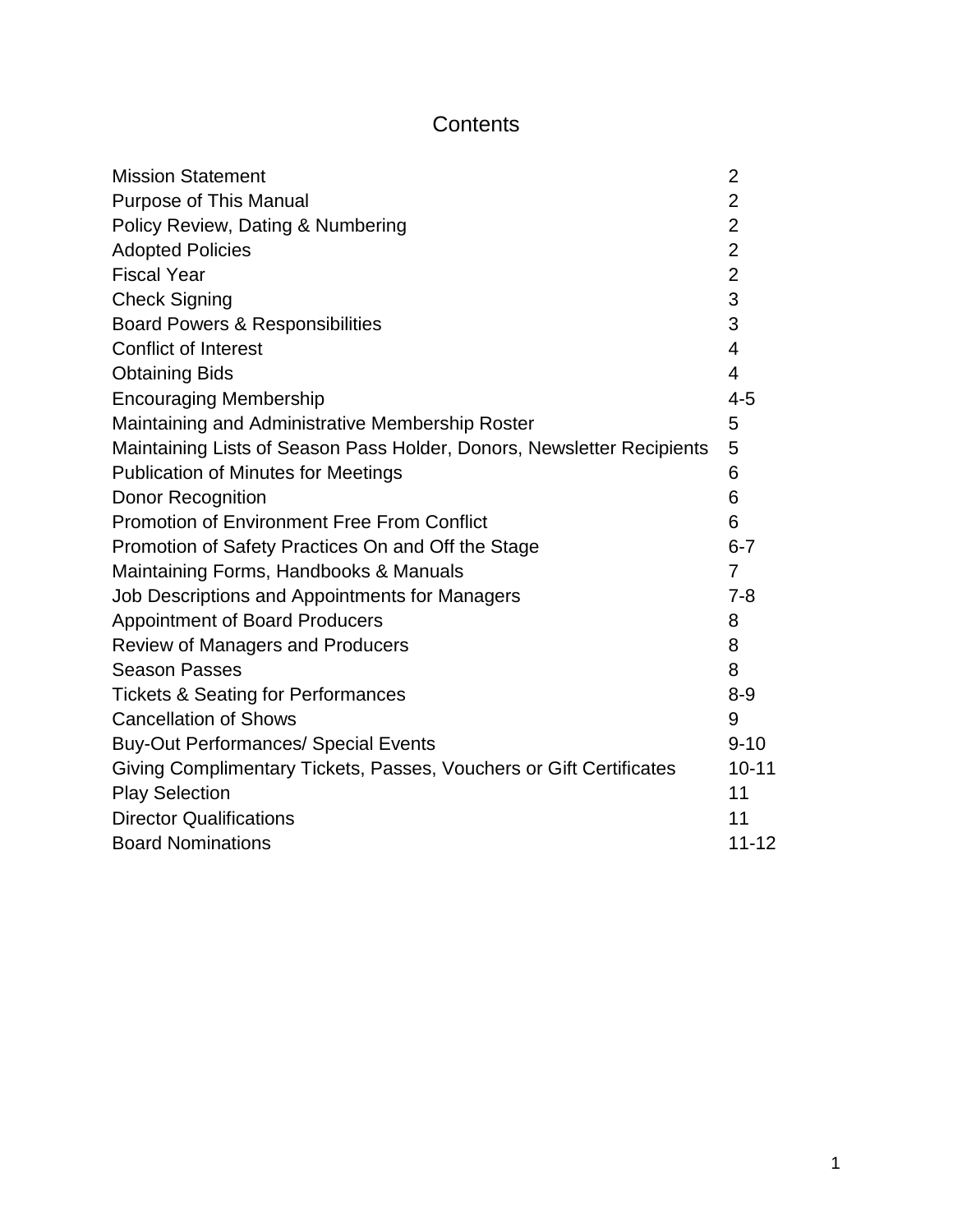#### **Mission Statement**

Greene County Fine Arts Council is an all-volunteer, non-profit community theater organization that takes pride in producing a year-round season of top-quality comedies, dramas, and musicals chosen to appeal to a wide range of audience tastes, and to provide exciting creative opportunities for local actors, technicians, and theater lovers.

#### **Purpose of This Manual**

The Greene County Fine Arts Council has developed this manual as to not rely on people putting in their notions on how things should be done or have been done in the past. Remember, policies and procedures can be changed in the future but creating a manual will give all volunteers and future boards a good starting point. One of the goals of the Board of Directors is seeing that volunteers succeed both on stage and off. In order to do that, The Greene County Fine Arts Council has established a protocol that identifies who is in charge and who knows the guidelines directed by a policy and/or procedure. Not only will a policy and procedure manual help our volunteers succeed, it will also offer future boards a blueprint of what has worked in the past. Saying this, it is important to add that policies must not conflict or countermand the Bylaws.

#### **1. Policy Review, Dating & Numbering**

#### *Policy:*

**1.0** Policies should be logically organized and reviewed and updated as needed.

#### *Procedures:*

- **1.1** All policies shall be dated, numbered, and retained, in notebook fashion by the Board Secretary.
- **1.2** Policies shall be designated as approved and reviewed annually by the Board of Directors.

#### **2. Adopted Policies**

#### *Policy:*

**2.0** The purpose of this policy is to establish guidelines for developing policies for The Greene County County Fine Arts Council.

- **2.1** Board policies are the documents by which the Corporation is governed. The Board shall operate the Corporation within the framework of these policies. Proposals for new policies or changes to existing policies may be initiated by any Board Member or Administrative Member.
- **2.2** Final action on a policy or policy change shall not be adopted at the meeting at which a change proposal is introduced. Action shall not be taken no sooner than the next regularly scheduled board meeting.
- **2.2.1** Temporary approval may be granted by the Board in lieu of formal action to meet emergency Conditions which shall take place before the formal action can be made.
- **2.3** The secretary shall establish an orderly plan for preserving and making accessible printed copies of the policies adopted by the Board.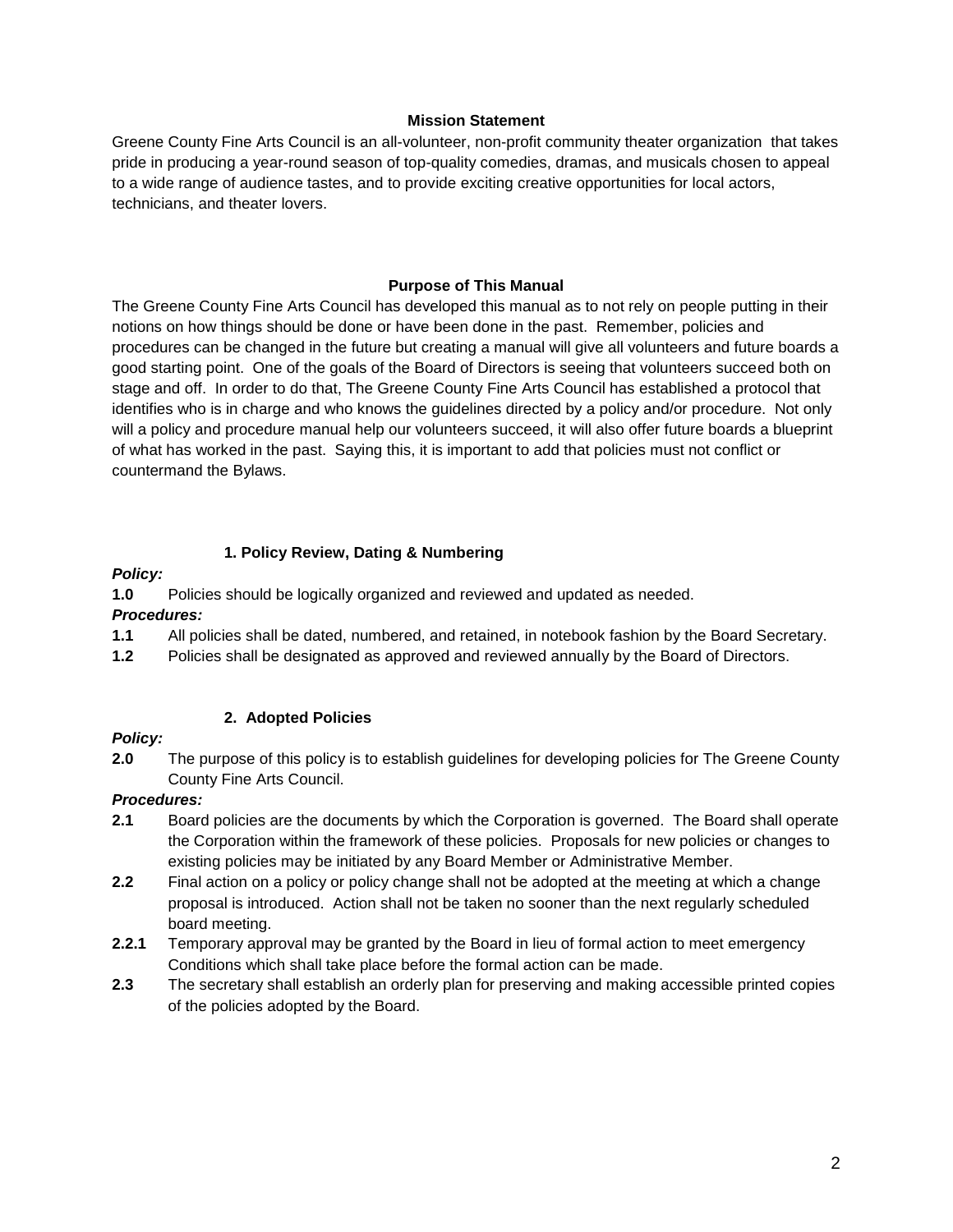# **3. Fiscal Year**

# *Policy:*

**3.0** The fiscal year of The Greene County Fine Arts Council begins on January 1 and ends on December 31.

# *Procedures:*

- **3.1** All budgeting, accounting, and business functions shall be conducted on a fiscal year basis.
- **3.2** The play season and administrative membership shall correspond to the fiscal year as set.

#### **4. Check Signing**

# *Policy:*

**4.0** All checks issued on behalf of The Greene County Fine Arts Council shall be signed by the Treasurer or an another officer.

# *Procedures:*

- **4.1** Prior to the beginning of the new fiscal year, the incumbent Treasurer of The Greene County Fine Arts Council shall arrange with the bank to have the incoming Treasurer and Officers sign cards authorizing the issuing of checks for the new fiscal year.
- **4.2** The check register of The Greene County Fine Arts Council shall be the property of the Treasurer and shall be available for the Board Members or their designee for review.

# **5. Board Powers and Responsibilities**

# *Policy:*

**5.0** The Board of Directors serve these essential functions:

As the legal governing body of the non-for-profit corporation, the Board is responsible for making sure that The Greene County Fine Arts Council complies with federal and state rules governing non-profits.

The Board holds ultimate responsibility for making sure everything that needs to get done from productions to building maintenance does in fact get done.

In addition, the Vice President or Appointed Board Liaison, fills the role of "producer" of all plays, from authorizing budgets to approving unusual production requests (i.e. removal of seats), as well as coordinating all "front of the house" activities (publicity, house, facility maintenance, etc.) The Board of Directors has legal and ethical responsibility to the organization.

Board members shall avoid doing anything that would pose a financial conflict of interest or jeopardize the council's legal status as a non-profit organization.

Board members have the ethical obligation to set a good example for the rest of the organization, where it is in how we treat our volunteers or how we treat our property and each other.

- **5.1** The Board shall make sure tax statements are filed, liability and accident insurances are up to date, yearly corporation and nonprofit status fees are filed, building and fire codes are followed, donations made to the organization shall be acknowledged for the patrons' tax obligations. The Board has a duty to conserve and maintain the resources and physical property of the corporation.
- **5.2** The board shall make meeting accessible to members and volunteers as designated by the Bylaws. Board does retain the privilege of meeting in executive session to discuss personnel acquisition of property, and security.
- **5.3** Board members shall perform duties in order to fulfill responsibilities and expectations. These duties are as follows:
	- **5.3.1** Attend board meetings and actively take part in business transacted by the Board.
	- **5.3.2** Serve and function on committees when requested and can do so.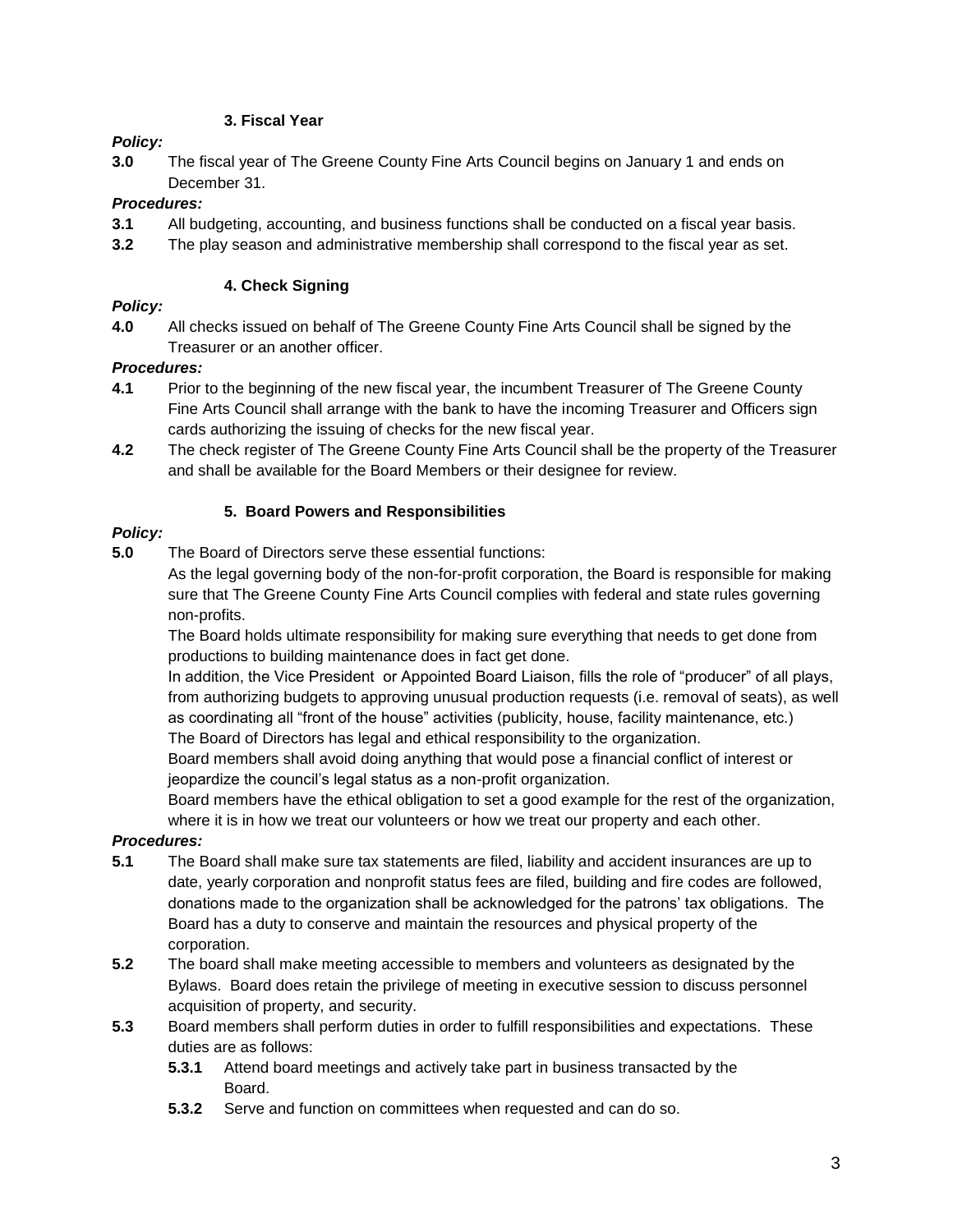- **5.3.3** Give reports regarding business whenever such reports are called for.
- **5.3.4** Help promote programs that are in the interest of the organization.
- **5.3.5** Assist in developing the rules by which any meeting is to be conducted.
- **5.4** The above duties and responsibilities of the Board members are in addition to those covered in The Articles of Incorporation and the Bylaws or by other specific policies.

#### **6. Conflict of Interest**

#### *Policy:*

- **6.0** No member of the Board of Directors shall participate in any discussion or vote on any matter in which he or she or a member of his/her immediate family has potential conflict of interest due to having material economic involvement regarding the matter being discussed.
	- **6.0.1** A conflict of interest is defined as an actual or perceived interest by a Board Member in an action that results in or has the appearance of resulting in personal or monetary gain.
	- **6.0.2** Members of the Board of Directors for The Greene County Fine Arts Council and of their immediate family are prohibited from accepting gifts, money or gratuities from:
		- **6.0.2.1** Persons receiving benefits or services from the organization:
			- Any person or entity performing or seeking to perform services under contract with the organization
			- Persons who are otherwise in a position to benefit from the actions of any volunteer of the organization
		- **6.0.2.2** A volunteer within the organization may, with the prior written approval of the Board of Directors, receive:

A stipend for directing a production, choreographing movement for a production, or playing instruments during a rehearsal

A scholarship for studying aspects pertaining to performance and entertainment.

# *Procedures:*

- **6.1** When a situation of a conflict of interest presents itself, the Board member must announce his or her potential conflict, disqualify himself or herself, and abstain from participation in the meeting until discussion is over on the matter involved.
- **6.2** The President of the meeting is expected to make inquiry if such conflict appears to exist and the Board member has not made it known.

#### **7. Obtaining Bids**

#### *Policy:*

**7.0** Unless GCFAC has already negotiated a maintenance contract, it is the duty of the board, to Obtain multiple bids for work to be done if the project is one that shall require an expense over \$500.

- **7.1** The board shall obtain at least two bids or estimates, at least one from a legitimate business Entity.
- **7.2** In awarding contracts, the Board may consider factors other than the lowest bid. Such factors May be contractor reputation, ability to incorporate volunteers into the work, etc.
- **7.3** The Bylaws indicate that the President and/or Secretary sign the contract.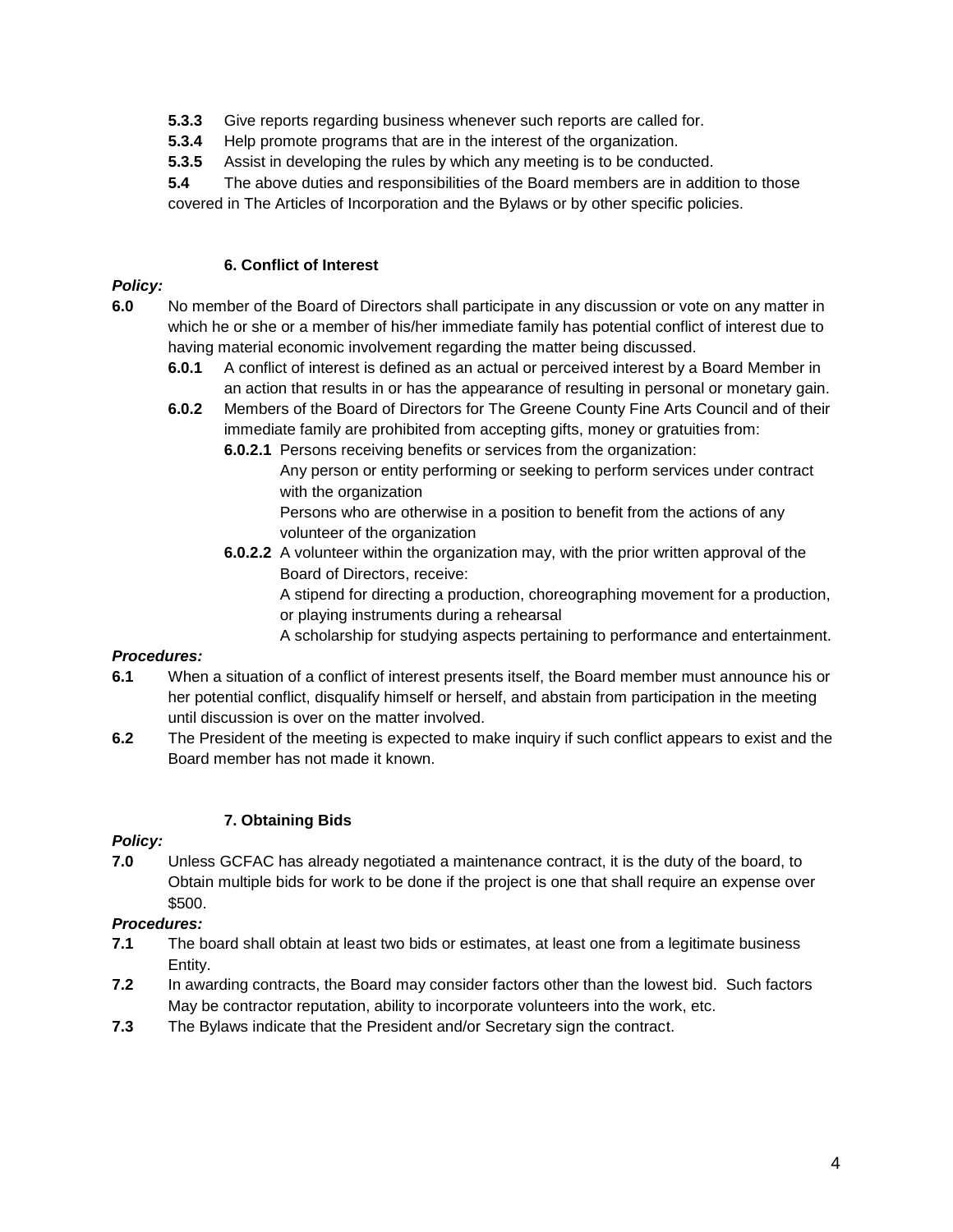# **8. Encouraging Membership**

# *Policy:*

**8.0** Memberships are good for the season that runs from January 1 through December 31. Membership allows a volunteer to vote in all general meetings and serves as admittance to any Membership-only functions or awards.

To be eligible to vote for the Service Awards at the Membership Meeting, Volunteers must be Members.

To vote at the membership meeting, volunteers may utilize their memberships purchased during The season in which service awards will acknowledge volunteers or they may purchase a membership for the new season.

To attend any membership only functions or awards, members may be admitted to the event using either the previous season's membership or a newly purchased membership.

# *Procedures:*

- **8.1** Members for the new season may purchase their cards in these ways:
	- **8.1.1** During the run of the last production of the season.
	- **8.1.2** At the Annual Membership meeting.
	- **8.1.3** At the door of any Membership only functions or awards.
	- **8.1.4** By mail using the form on the GCFAC website
	- **8.1.5** By contacting the Treasurer

#### **9. Maintaining an Administrative Membership Roster**

#### *Policy:*

**9.0** A membership list shall be kept and updated by the Treasurer. This should be done to insure that new members receive information but also to keep postage costs down due to old addresses. If the list is updated following each show of the season, it should be complete when the nominating Committee needs it and for balloting purposes.

# *Procedures:*

- **9.1** The Treasurer, or the Treasurer's designated volunteer, shall have administrative membership cards printed each year, prior to the first board meeting in January, the beginning of the fiscal year.
- **9.2** Upon receiving dues from a volunteer, the Treasurer shall record number, address, and if available telephone number and email address.
- **9.3** Copies of the membership list shall be given to the President and the Vice President each Month if an update has occurred. Other Board members, the Database, and Volunteer Managers may request a list at any time.
- **9.4** Members have a right to the privacy of the information that they give. Lists shall not be given to non-members or sold to businesses or other organizations.
- **9.5** The President should make available the Administrative Membership list to the Nominating Committee for its survey contacts.

#### **10. Maintaining Lists for Season Pass Holder,Donors, and Newsletter Recipients**

# *Policy:*

**10.0** Addresses, telephone numbers, and email addresses of season pass holders, donors and newsletter recipients shall not be shared with anyone outside of the organization.

- **10.1** Lists of season pass holders, donors, or newsletter recipients shall not be sold to a third party.
- **10.2** The Treasurer maintains list of all season pass holders and donors. The Database Manager maintains a list of newsletter recipients. These lists shall include addresses, telephone numbers, and as appropriate, the season pass number.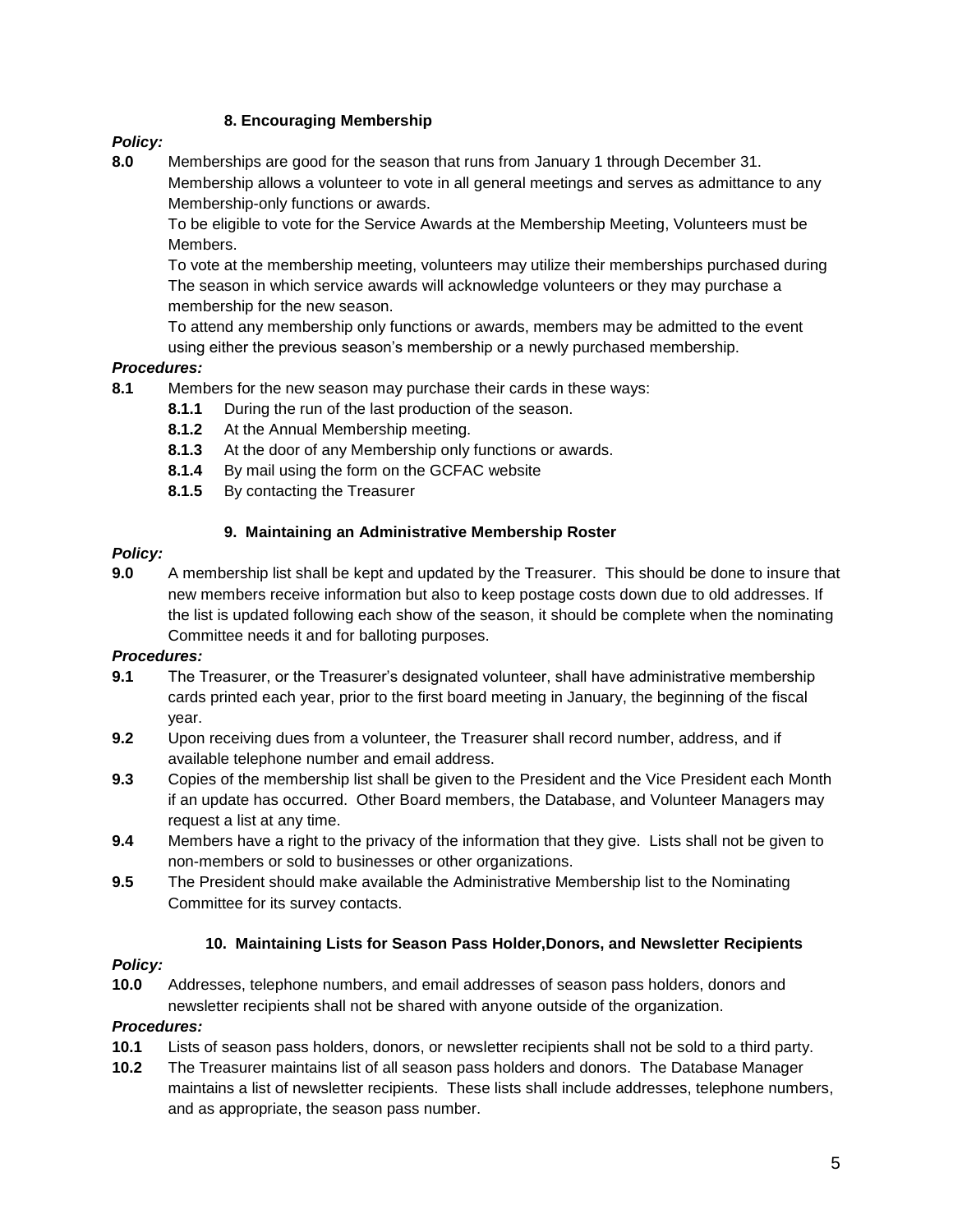**10.3** The Treasurer shall make available an updated index of season pass holders each month to the box office. On occasion a patron reports the loss of a season pass. This index will allow the box office personnel a reference for checking the validity of the claim. This list shall include only the name of the season pass holder, the type of pass, and the number of the pass. For the purpose of privacy, no address shall be included in the index.

# **11. Publication of the Minutes for Meetings**

# *Policy:*

**11.0** The Secretary shall make available the minutes of the meetings conducted by the Board of Directors and the Administrative Membership.

# *Procedures:*

**11.1** It shall be the responsibility of the Secretary to provide, upon request of members or volunteers, copy(ies) of any meeting of the season.

#### *12. Donor Recognition*

#### *Policy:*

**12.0** Donors to the Greene County Fine Arts Council shall be acknowledged on a list on the GFCAC Website.

# *Procedures:*

- **12.1** The Treasurer shall update the Donor list each month and provide these updated lists to the President or Vice President. The list shall include names, addresses, telephone numbers, and Amounts. Names of our donors shall be published, but their addresses, telephone numbers shall Remain private. Amounts shall only be designated within a tiered system.
- **12.2** Each month, the Treasurer shall also provide to the Vice President and the Website Manager a Tiered list of those donating during the past twelve months. The current tiers are divided into These designations: Over \$1000., \$500.-\$999., \$100.-\$499., \$50.-\$99., \$1.-\$49.

# **13. Promotion of an Environment Free from Conflict**

#### *Policy:*

**13.0** The Greene County Fine Arts Council commits itself to creating and maintaining an environment that is free from sexual harassment, intimidation, threats and violent acts for all volunteers and patrons. Threats, intimidation and acts of violence shall not be ignored, condoned or tolerated. The Greene County Fine Arts Council can best perform its mission of producing a year round season of top quality comedies, dramas, and musicals when volunteers and patrons co-exist in a climate that supports the free exchange of ideas and utilizes constructive methods of conflict resolution.

# *Procedures:*

- **13.1** Any accusation should be brought before the production's procedure Producer or Director who will investigate. If there appears to be an infraction, the Producer or Director will report it to the President of the Board.
- **13.2** The President shall call a closed session to hear information from both parties directly involved. Any and all acts of sexual harassment, intimidation, threat, or acts of violence by volunteers shall be considered serious misconduct and shall be the basis for contacting law officials or requesting that the individual displaying any of these behaviors not return to the theater.

# **14. Promotion of Safety Practices On and Off the Stage**

# *Policy:*

**14.0** The Board of Directors shall encourage safe practices on stage and off at all times. All of us must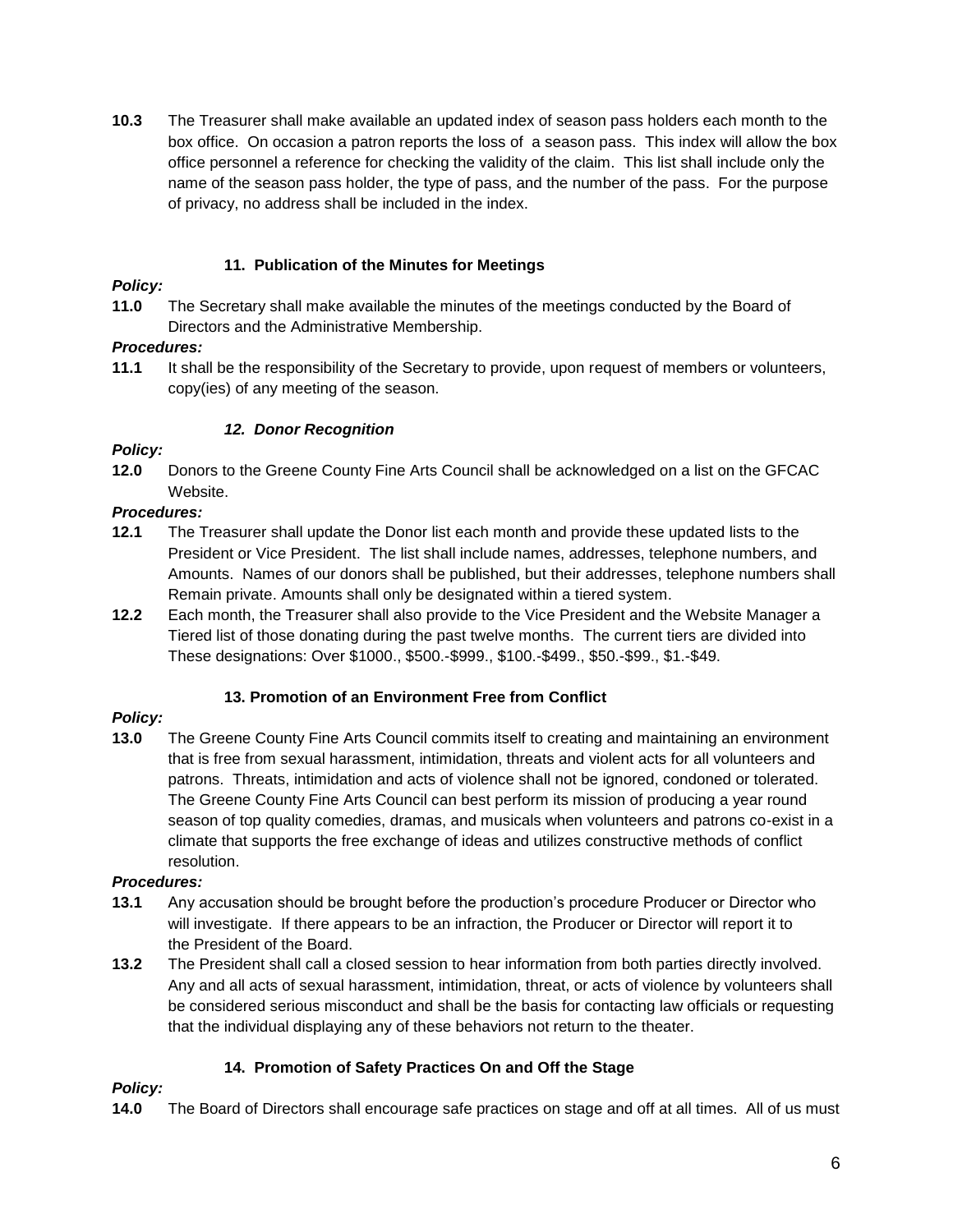be wary of possible ways that accidents and other mishaps may happen to both volunteers and patrons.

# *Procedures:*

- **14.1** The President or a Board designee will present a segment on safety practices to Production Directors, who will be urged to read the section in the Production Manual that pertains to safety practices.
- **14.2** Production Directors shall pass on this information pertaining to safety to their casts and crews. The Production Directors will monitor the safety practices to help prevent accidents.
- **14.3** The Set Construction Head shall monitor workers who are using the shop equipment and lifting and moving set pieces to make sure they are observing safety measures. Also imperative is clean up after all work parties.
- **14.4** The Light Designer shall make sure that there are at least two people on hand when ladders are being used to hang lights. Anyone under 19 should not be allowed to climb on ladders unless written/signed parent/guardian approval outlining that GCFAC is not responsible for accidents.
- **14. 5** The Production Manager, or designee, shall monitor how sets have been built and, when necessary, offer suggestions for further safety.
- **14.6** The Production Manager Manager and the Production Director will discourage rushing through set strike. Removal of all nails, screws, and staples, from lumber before it is returned to storage is one safety feature that is essential.
- **14.7** The Greene County Fine Arts Council does have liability insurance that is valid in multiple venues , however, all volunteers for GCFAC will be required to sign a waiver of liability. The will valid for the fiscal year. Production Directors can get these from the Board Producer to distribute To their cast and crew.
- **14.8** If an injury occurs during a rehearsal, set construction/strike, or a performance to a cast or crew member, the Production Directory shall contact members of the Board of Directors as soon as possible.The Board Producer will ensure that at a minimum, a first aid kit is available at all GCFAC production rehearsals, work parties, and performances.
- **14.9** An injury involving an audience member must also be reported promptly to the President or the Treasurer.

# **15. Maintaining Forms, Handbooks, and Manuals**

# *Policy:*

**15.0** Forms, handbooks, and manuals shall be kept by the GCFAC Secretary and on the GCFAC Website for easy access for securing information as needed.

# *Procedures:*

- **15.1** All forms, handbooks, and manuals shall be reviewed by the Board annually. Review and update May also occur throughout the season as necessary.
- **15.2** The Secretary, or the Secretary's designee, shall record, this update and provide to the website Manager to post on the GCFAC website. It is the job of the Secretary to see that hard copies are Available to any volunteer who may want a copy of his/her own.

# **16. Job Descriptions and Appointments for Managers**

# *Policy:*

**16.0** The Board shall maintain a job description for Managers. It will be entitled Who Does What With The GCFAC. The document will list the responsibilities of each manager. In addition, a Manager's Directory will identify the names of volunteers to call when problems occur, locations For completed projects, positions, overseen (if applicable), and the Board position each manager Reports to.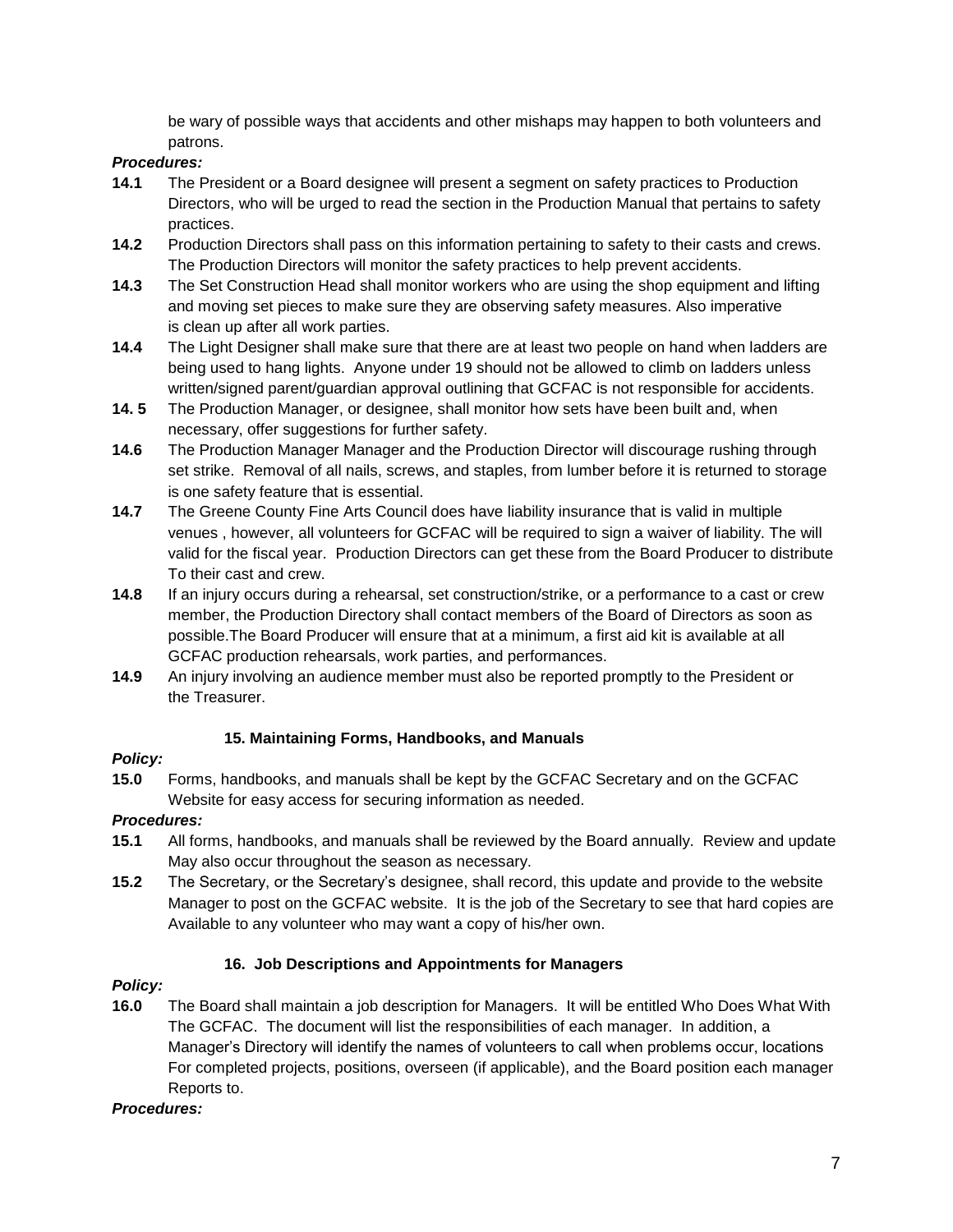- **16.1** Annually at the Board retreat, the document Who Does What With The GCFAC shall be reviewed And when necessary, amended by addition or omission.
- **16.2** After the Board retreat, the Secretary shall make corrections and publish the corrected document To be given to each Director of the Board, who shall ensure that all Managers, under their Auspices, shall have a copy of their job duties.
- **16.3** Each member of the Board of Directors is responsible for directly contacting volunteers to fill the managerial positions. Board members are free to appoint co-managers for positions if time constraints or other factors limit one person's effectiveness.
- **16.4** By the March meeting, all managerial positions should be filled and reported to the Secretary, who shall publish a list of all managers along with contact information and the Board position the managers fall under.

# **17. Review of Managers and Producers**

# *Policy:*

**18.0** Review of Managers and Producers can be requested by an member of the Board of Directors at any monthly meeting to ensure duties are being carried out.

# *Procedures:*

- **18.1** The Board member bringing the request before the Board shall make available the duties Expected of the Manager or Producer and shall identify the reason(s) for complaint.
- **18.2** Three things should be considered:
	- **18.2.1** Is the Manager or Producer aware of the Board's expectations?
	- **18.2.2** Does the Manager or Producer have appropriate time, supplies, or personnel to Meet expectations?
	- **18.2.3** Does the Manager or Producer want to continue to fill the position?
- **18.3** If the Board deems the Manager or Producer is not carrying out expectations, the Board may Instruct the Manager or Producer to clarify the job to be done, provide help with supplies and/or assistance or search for a replacement.

# **18. Season Passes**

# *Policy:*

**18.0** At the annual meeting, the membership approves the ticket prices for the forthcoming season. It is the responsibility of the Board of Directors to execute the steps to prepare for the sale of Season passes prior to the new season and the continuance throughout the fiscal year.

# *Procedures:*

- **18.1** Season Passes may be purchased by the GCFAC Treasurer or GCFAC Outlet.
- **18.2** Season Tickets will have an expiration date.
- **18.3** GCFAC is not responsible for lost Season Passes.

# **19. Tickets and Seating for Performances**

# *Policy:*

**19.0** Ticket and seating for all performances shall be regulated by the Board of Directors through The Treasurer or the Treasurer's designee (Box Office/Ticket Manager).

- **19.1** Tickets may be purchased at the GCFAC Box Office 45 minutes before the beginning of a Performance or at a designated outlet during business hours.
- **19.2** Ticket prices are approved at the annual meeting by vote.
- **19.3** Discounts are given to Seniors 65 and over, and children 12 and younger.
- **19.4** Tickets go on sale at least 19 days before opening night --always on a Monday. (19 days includes The "day" of Opening Night.) If Monday is a holiday in which the outlets are closed, then tickets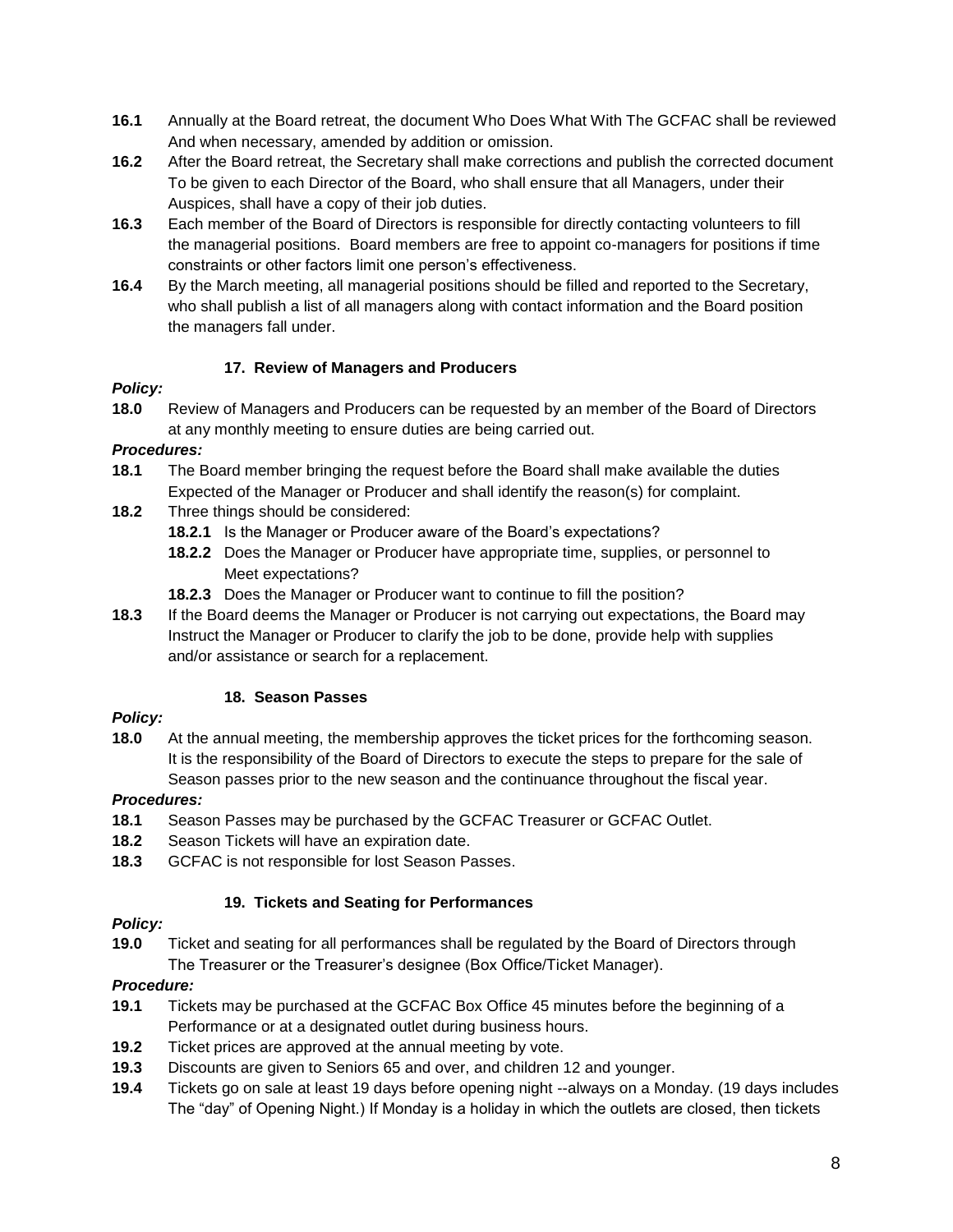Shall go on sale Tuesday.

- **19.5** The number of advance group sales is limited and are on a first come first serve basis. Patrons Requiring a large group purchase of more than 20 must contact the Box Office/Ticket Manager Prior to the opening performance.
	- **19.5.1** No discount is allowed for a large group sale. Setting up a group sale in advance just Guarantees tickets being available at the desired time.
- **19.6** Standing room space is not permitted. No patron may watch the performance from an aisle or Stairs.
	- **19.6.1** No one outside immediate production crew is permitted to sit in the light/sound booth.
	- **19.6.2** Volunteers ushering, once duties are performed, may take any vacant seat.
- **19.7** Tech Rehearsal will be closed for anyone that is not a cast or crew person for the performance.
- **19.8** Ticket Manager shall appoint a designee to be posted at each available entrance. Anyone that is not part of the cast/crew will be asked to provide admission pass or proof of admission.

#### **20. Cancellation of Shows**

#### *Policy:*

**20.0** Cancellation of a show will be the decision of the Director and Board when it is an "in the Moment" decision.

#### *Procedures:*

- **20.1** Appropriate reasons for a show cancellation are due to inclement weather conditions, a failure to get a substitution for a cast member who cannot attend the performance or for any other reason the venue is unavailable for use (i.e. electrical outage, fire or water damage, No heat, lack of stage lighting or sound).
- **20.2** Preferably, announcement of cancellation should be made before the audience is seated. Announcement about the cancellation shall be posted on the front door, directing patrons to request a refund or to make a donation to the theater.
- **20.3** If cancellation is made after the seating of the audience, patrons will be given written instructions on how to request a refund. The Treasurer, at the beginning of each session, will see that copies of these instructions will be stored in the box office in event of a possible cancellation.
- **20.4** Patrons will be directed to mail their unused tickets and address to Greene County Fine Arts Council, P.O. Box 1061, Paragould AR 72451 within the week of of the cancellation. A refund check will be mailed by the treasurer for the full value of the ticket.
- **20.5** In order for the Director to make an early assessment, he/she should be aware of reported storm conditions. Cast and crew members will contact the theater or the director, as early as possible, if they have a problem getting to the theater. In case of another problem situation, a member of the Board should inform the director. For example, if the heating system is out, the venue Manager should contact the director as soon as possible.

# **21. Buy-Out Performances / Special Performances**

# *Policy:*

**21.0** The Board of Directors may authorize an additional performance upon the request of a Representative on behalf of a community group. The purpose for an extra performance May be such reason as a charitable benefit, a gift from the organization or company for its Employees, members and their family members, or a special performances for school children.

#### *Procedure:*

**21.1** The representative meets with the Board at a regular meeting and brings forth these details in a Memorandum of understanding detailing the agreement between the Greene County Fine Arts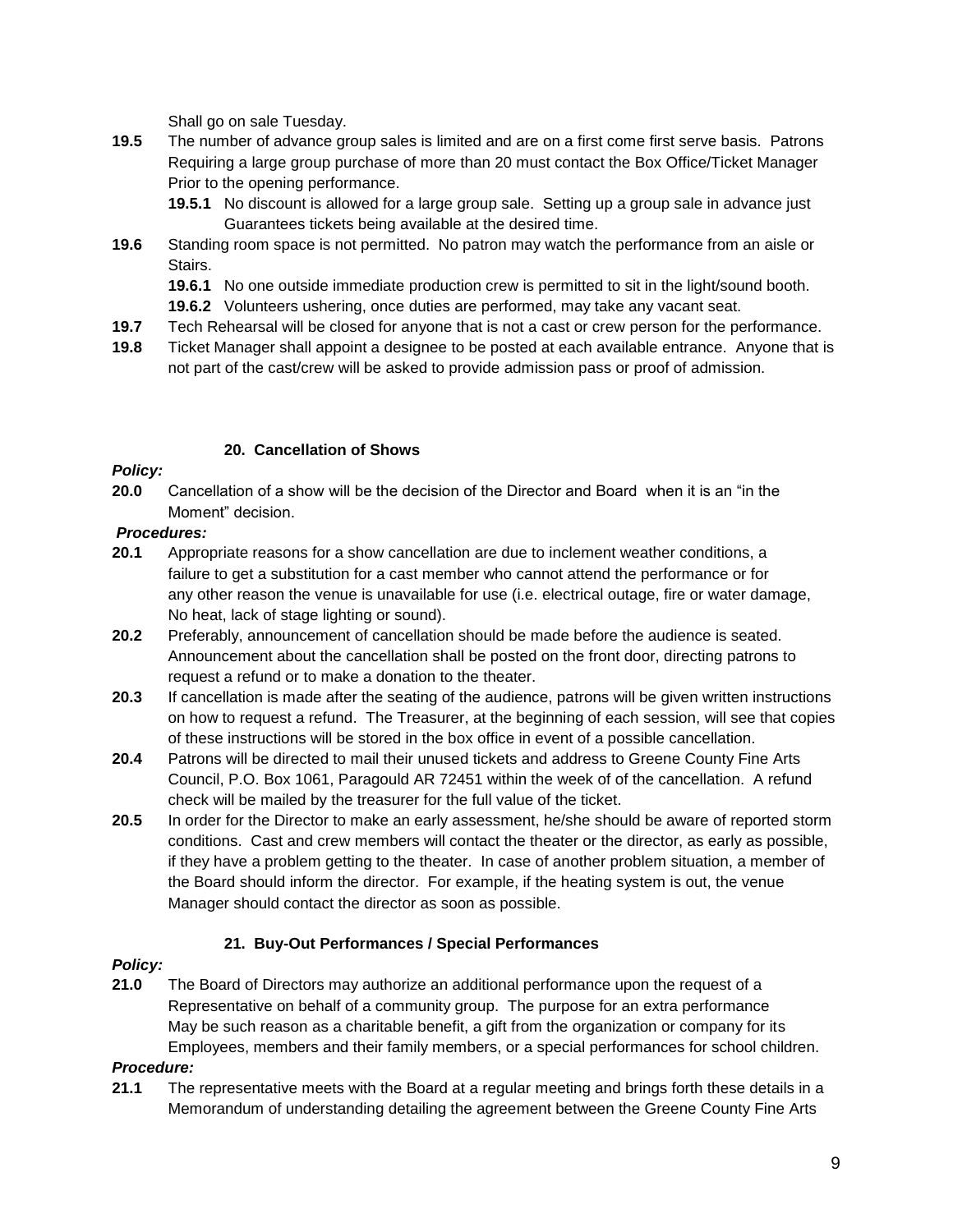Council and the group wishing to purchase the house.

**21.2** The Memorandum of Understanding should contain the following: Identification of the principal contacts.

The date and time of the performance for the buy-out.

The cost of each seat will be the regular adult cost of a play or of a musical unless the Board approves of a discount or waiver for charitable purposes.

The group negotiating for the house for a performance shall manage its own seating. A designated GCFAC representative shall be on hand to unlock and lock the building as well as to supervise.

Responsibilities of GCFAC. This may include such items as assuming responsibility for obtaining and paying the royalties and then rental of materials for the production, printing 160 general admission tickets, donating the facility, and waiving any charges for the use of the theater, releasing information to the community group for its publicity purposes, or providing ushers. Responsibilities of the community group. This may include such items as assuming responsibility for distribution or sale of the tickets, designating the cost (if any) the group desires to charge its members, remaining within the confines of the lobby areas and the auditorium (considered the front of the house), identifying GCFAC as a supporter on any of the promotional material that the community group wishes to publish.

Statement for the allowance for modification and termination. Any modification that occurs should be within the scope of the instrument and made by mutual consent of the parties, by issuance of a written modification, signed and dated by all parties, prior to any changes being performed. Statement for termination. With reasonable notice, any party named in the document may terminate, in writing, the instrument in whole, or in part, at any time before the date of expiration. After the expiration, the party terminating the agreement will assume the cost of the royalty license.

Commencement/Expiration Date. The instrument is executed as of the date of the last signature and is effective on the date of the performance, unless extended by the parties.

Witness Whereof. The parties hereto have executed this agreement as of the last written date specified. Document is signed and dated.

# **22. Giving Complimentary Tickets, Passe, Vouchers or Gift Certificates**

# *Policy:*

**22.0** The Greene County Fine Arts Council does not routinely provide free tickets to anyone, including Cast and crew. Exceptions include:

Someone who provides unusual goods or services to a show (beyond just lending us a prop or two).

Charitable organizations who ask GCFAC for tickets they can use in their own fundraisers. In some cases, complimentary tickets or season passes may be bestowed on patrons who make substantial monetary contributions.

GCFAC shall not provide free tickets to for-profit ventures from businesses.

- **22.1** In the case of a patron or volunteer who provides unusual goods or services, directors shall contact the President, who may provide a letter good for one or two free tickets to the show. Recipients must present the letter at the box office for admittance into the show chosen.
- **22.2** Requests from charitable organization come to the President, who decides whether to grant these requests . The President shall provide a voucher that can be exchanged for the designated number of tickets at the box office.
- **22.3** For donors who give substantial monetary gifts, the Board of Directors shall determine in a Business meeting whether to bestow a complimentary ticket, season pass, or gift certificate.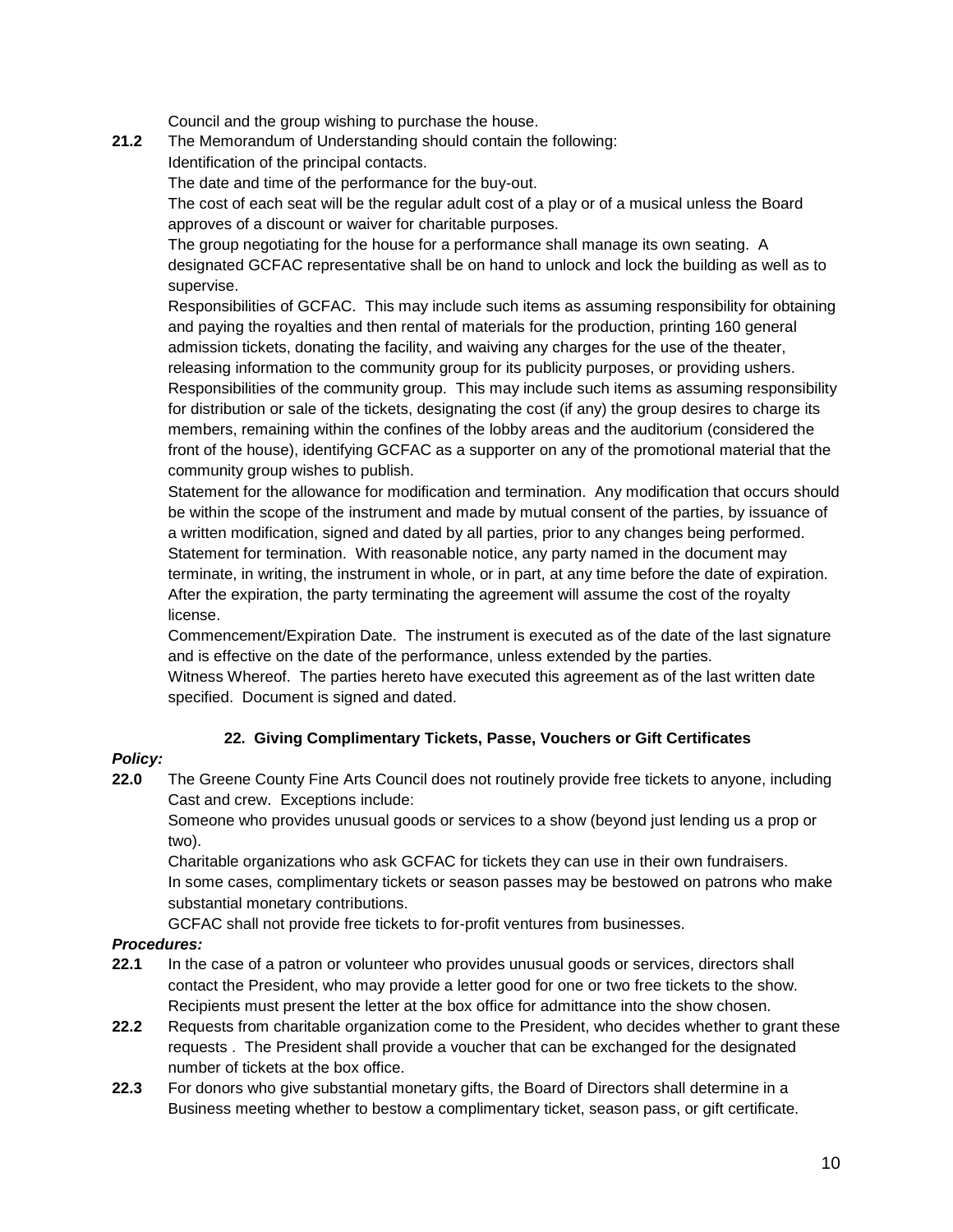The value of the complimentary gift shall depend on the size of the donation.

# **23. Play Selection**

# *Policy:*

*23.0* The Play Reading Committee is a standing committee appointed by the Board of Directors Upon recommendation of the President.

It should be an uneven number (i.e. 5-7). The committee shall NOT include a majority of Board members or people who are submitting to direct. The makeup of the committee should include members with directing, acting, tech, and "business" experience.

The Drama Chair from the current season shall become the chairperson for the committee. Other requirements shall come from the Charge to the Committee, made my members at the March meeting.

The President serves as ex-officio (non-voting) member, who may decide how much to be involved in the process.

# *Procedures:*

- **23.1** The President shall seek the committee from the current member list.
- **23.2** Prior to the annual membership meeting, the President shall draw up a proposed committee after gaining each member's agreement to serve. Any administrative member may request consideration for this committee. The President shall recommend this list to the Board of Directors, who must approve of the recommendation in an open meeting prior to the membership meeting.

#### **24. Director Qualifications**

#### *Policy:*

**24.0** Members submitting scripts to the Play Reading Committee must have at least served as a Director, Music Director, or Assistant Director on one of the productions at GCFAC or surrounding area theater productions. The Board can require more if they do not feel a volunteer is ready to direct at GCFAC. This minimal requirement allows for the Board and the Play Reading Committee to know if the director candidate has the knowledge to direct and knows how to treat volunteers and property well.

# *Procedures:*

- **24.1** At a special session, the Board of Directors shall pre-screen each director candidate using a simple set of questions to determine appropriate qualification.
- **24.2** Those that pass are considered qualified to have their submissions considered by the Play Reading Committee.
- **24.3** Director shall not cast themselves into their own production.

# **25. Board Nominations**

#### *Policy:*

**25.0** Upon the President's recommendation, the Board shall approve the Nominating Committee at the September Board of Directors meeting.

- **25.1** A charge shall be given to the Nominating Committee by the Board of Directors to help steer the Process to be achieved by the committee.
	- 25.1.1 This may include a set of a survey questions to gain information pertaining to the operation of the organization and to determine whom the membership views as leaders.
- **25.2** The Treasurer shall provide a list of all members with the addresses and telephone numbers to The committee chair.
- **25.3** The Nominating Committee shall contact as many active members as possible during its